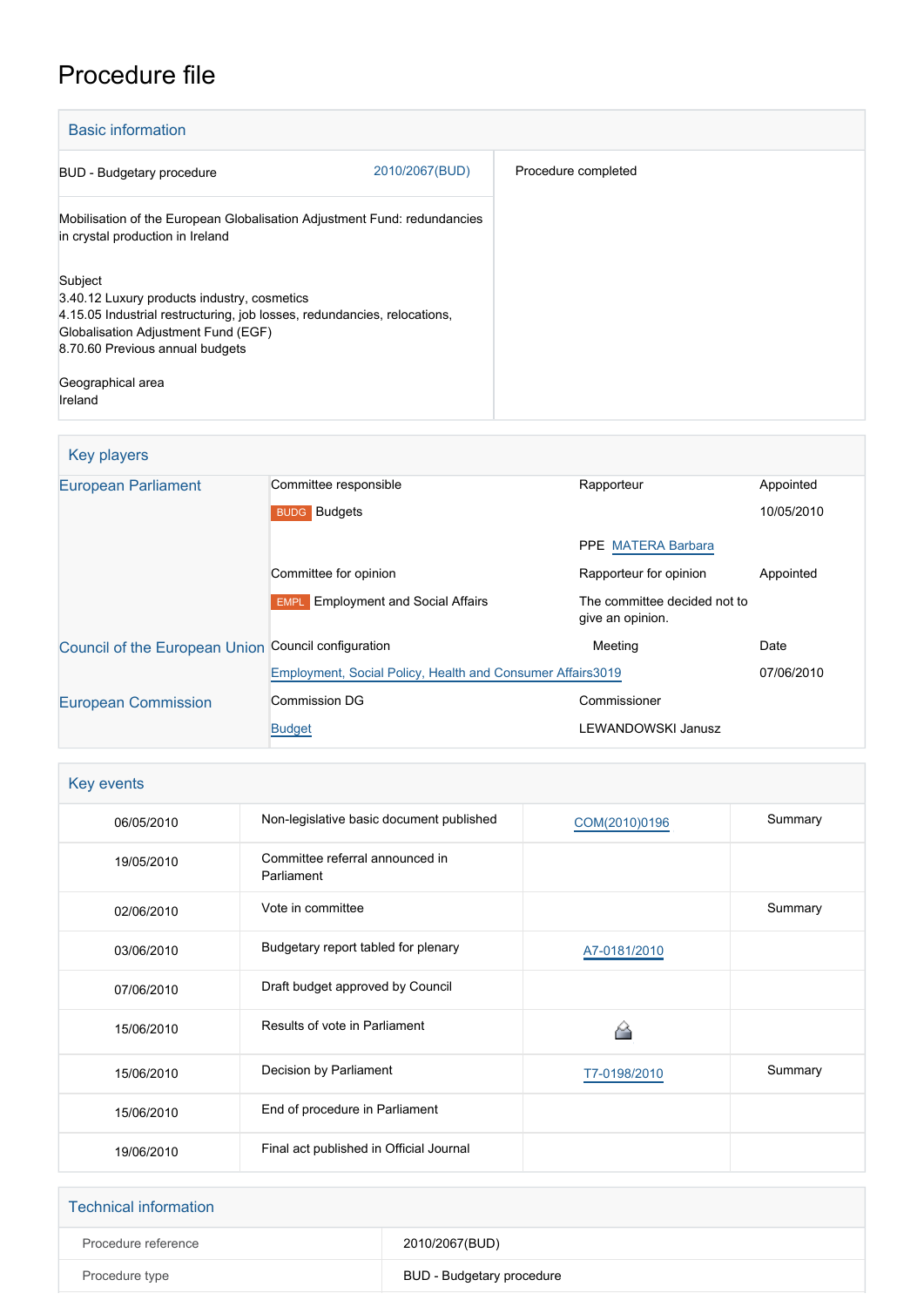| Procedure subtype          | Mobilisation of funds     |
|----------------------------|---------------------------|
| Other legal basis          | Rules of Procedure EP 159 |
| Stage reached in procedure | Procedure completed       |
| Committee dossier          | BUDG/7/02905              |

| Documentation gateway                            |               |            |    |         |
|--------------------------------------------------|---------------|------------|----|---------|
| Non-legislative basic document                   | COM(2010)0196 | 06/05/2010 | ЕC | Summary |
| Committee draft report                           | PE441.290     | 17/05/2010 | EР |         |
| Budgetary report tabled for plenary, 1st reading | A7-0181/2010  | 03/06/2010 | EP |         |
| Budgetary text adopted by Parliament             | T7-0198/2010  | 15/06/2010 | ЕP | Summary |

#### Final act

 [Decision 2010/339](https://eur-lex.europa.eu/smartapi/cgi/sga_doc?smartapi!celexplus!prod!CELEXnumdoc&lg=EN&numdoc=32010D0339) [OJ L 154 19.06.2010, p. 0026](https://eur-lex.europa.eu/LexUriServ/LexUriServ.do?uri=OJ:L:2010:154:0026:0026:EN:PDF) Summary

#### Mobilisation of the European Globalisation Adjustment Fund: redundancies in crystal production in Ireland

PURPOSE: to mobilise the European Globalisation Fund in respect of redundancies in the Irish crystal production sector.

PROPOSED ACT: Decision of the European Parliament and of the Council.

CONTENT: [Regulation \(EC\) No 1927/2006](http://www.europarl.europa.eu/oeil/FindByProcnum.do?lang=en&procnum=COD/2006/0033) of the European Parliament and of the Council established the European Globalisation Adjustment Fund which aims to provide additional support to redundant workers who suffer from the consequences of major structural changes in world trade patterns and to assist them with their reintegration into the labour market.

The [Interinstitutional Agreement of 17 May 2006](http://www.europarl.europa.eu/oeil/FindByProcnum.do?lang=en&procnum=ACI/2004/2099) allows the mobilisation of the Fund within the annual ceiling of EUR 500 million.

The Commission examined Ireland?s request to mobilise the EGF:

Ireland: EGF/2009/012 IE/Waterford Crystal, Ireland: Ireland submitted an application to mobilise the EGF, in respect of redundancies in the enterprise Waterford Crystal and three of its suppliers or downstream producers, on 7 August 2009 and supplemented it by additional information up to 3 November 2009.

Ireland submitted this application under the intervention criteria of Article 2(a) of Regulation (EC) No 1927/2006, which requires at least 500 redundancies over a four-month period in an enterprise in a Member State, including workers made redundant in its suppliers or downstream producers. The application cites 538 redundancies in Waterford Crystal and three of its suppliers during the four-month reference period from 30 January 2009 to 29 May 2009

On the basis of the application from Ireland and the Commission?s conclusions, the proposed contribution from the EGF to the coordinated package of personalised services is EUR 2 570 853.

IMPACT ASSESSMENT: no impact assessment was carried out.

BUDGETARY IMPLICATION: considering the maximum possible amount of a financial contribution from the EGF under Article 10 (1) of the Regulation (EC) No 1927/2006, as well as the scope for reallocating appropriations, the Commission proposes to mobilise the EGF for the total amount of EUR 2 570 853 to be allocated under heading 1a of the financial framework.

The proposed amount of financial contribution will leave more than 25 % of the maximum annual amount earmarked for the EGF available for allocations during the last four months of the year, as required by Article 12 (6) of the Regulation (EC) No 1927/2006.

By presenting this proposal to mobilise the EGF, the Commission initiates the simplified trialogue procedure with a view to securing the agreement of the two arms of the budgetary authority on the need to use the EGF and the amount required. The Commission invites the first of the two arms of the budgetary authority that reaches agreement on the draft mobilisation proposal, at appropriate political level, to inform the other arm and the Commission of its intentions. In case of disagreement by either of the two arms of the budgetary authority, a formal trialogue meeting will be convened.

The Commission presents separately a transfer request in order to enter in the 2010 budget specific commitment and payment appropriations, as required in Point 28 of the Interinstitutional Agreement of 17 May 2006.

Alternative sources of payment appropriations: the practice followed until now has been of sourcing the necessary payment appropriations from the ESF budget because of the policy "proximity", and given that the annual requirement for the EGF in payment appropriations thus far have been in the range of 1% of the ESF payment endowment. However, the European Parliament contests that practice arguing that it takes away budgetary means to an instrument (ESF) which is a priority for the European Parliament, and calling on the Commission to use alternative sources. At this early stage of the budget year, such alternative sources are difficult to identify.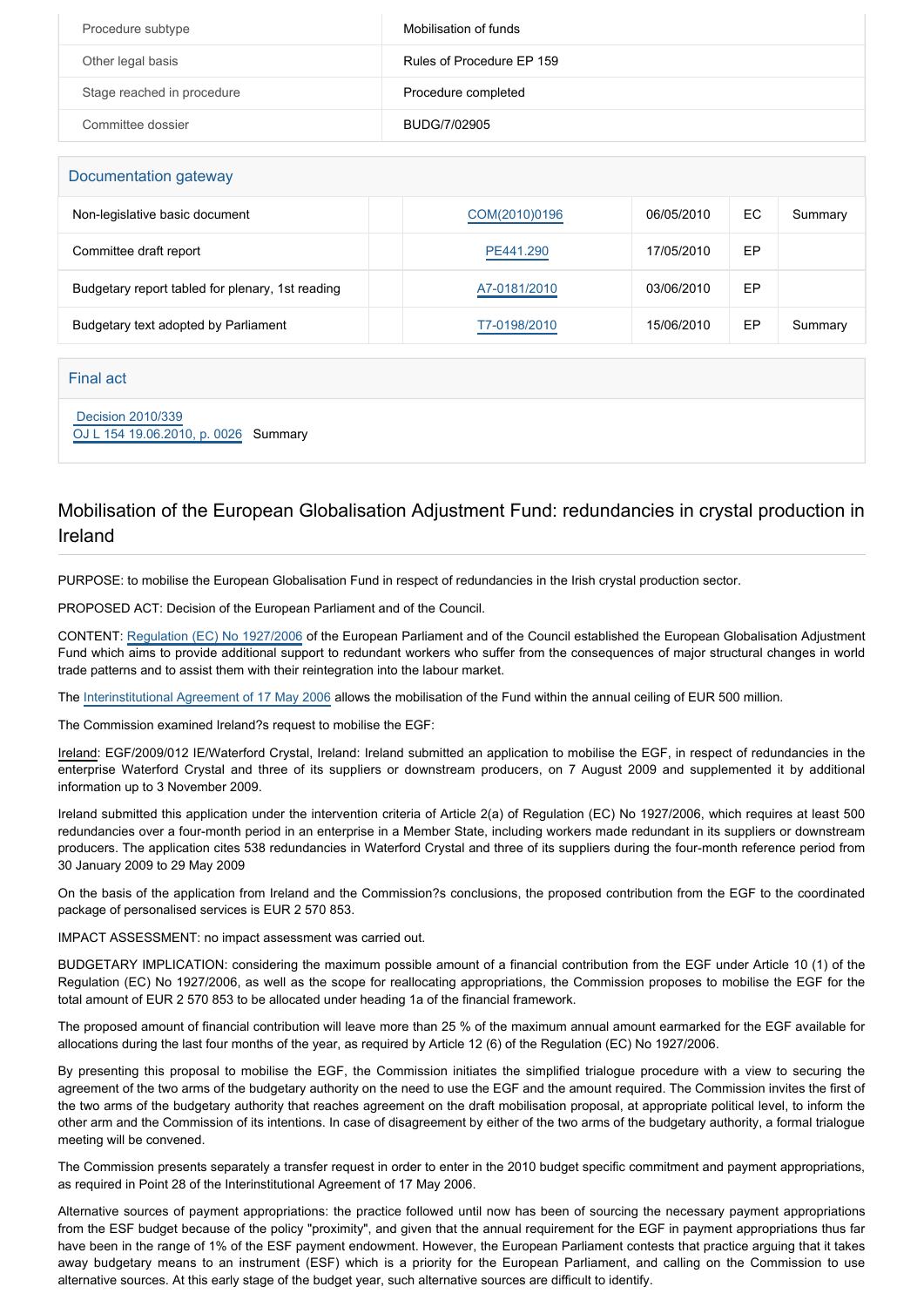Nevertheless, with a view to meet this request for future EGF cases, the Commission is willing to look into the possibility of finding alternative sourcing of payment appropriations whenever this is possible and reasonable and where there is no risk of delay to the processing of the request for transfer.

#### Mobilisation of the European Globalisation Adjustment Fund: redundancies in crystal production in Ireland

The Committee on Budgets adopted the report by Barbara MATERA (EPP, IT) on the proposal for a decision of the European Parliament and of the Council on mobilisation of the European Globalisation Adjustment Fund for a total amount of EUR 2 570 853 in commitment and payment appropriations in respect of redundancies in the Irish crystal production sector.

MEPs recall that the European Union set up the appropriate legislative and budgetary instruments to provide additional support to workers who suffer from the consequences of major structural changes in world trade patterns and to assist their reintegration into the labour market.

Noting that Ireland has requested assistance in respect of cases concerning redundancies in Waterford Crystal and in three of its suppliers (Thomas Fennell Engineering Ltd, RPS Engineering Services, Abbey Electric) operating in the crystal sector and that this application fulfils the eligibility criteria set up by the EGF Regulation, MEPs request the institutions involved to make the necessary efforts to accelerate the mobilisation of the EGF for the requested amount.

MEPs recall the institutions' commitment to ensure a smooth and rapid procedure for the adoption of the decisions on the mobilisation of the EGF, providing one-off, time-limited individual support geared to helping workers who have suffered redundancies as a result of globalisation.

In addition, MEPs recall that:

- the EGF should support the reintegration of the individual redundant workers into employment and that assistance from the EGF shall not replace actions which are the responsibility of companies by virtue of national law or collective agreements, nor measures restructuring companies or sectors;
- in the context of mobilising the EGF, the Commission should not systematically transfer payment appropriations from the ESF, since the EGF was created as a separate specific instrument with its own objectives and deadlines;
- the functioning and the added value of the EGF should be evaluated in the context of the general assessment of the programmes and other various instruments created by the [IIA of 17 May 2006](http://www.europarl.europa.eu/oeil/FindByProcnum.do?lang=en&procnum=ACI/2004/2099), within the process of the 2007-2013 multiannual financial framework mid-term review.

In addition, MEPs welcomes the new format of the Commission's proposal, presenting in its explanatory memorandum, clear and detailed information on the application, analysing the eligibility criteria and explaining the reasons which lead to its approval, which is in line with the Parliament's requests.

Lastly, they note that the information provided on the co-ordinated package of personalised services to be funded from the EGF includes detailed information on the complementarity with actions funded by the Structural Funds. However, they call on the Commission to present a comparative evaluation of these data in its annual reports as well.

#### Mobilisation of the European Globalisation Adjustment Fund: redundancies in crystal production in Ireland

The European Parliament adopted by 573 votes to 48, with 25 abstentions, a resolution approving the proposal for a decision of the European Parliament and of the Council on mobilisation of the European Globalisation Adjustment Fund for a total amount of EUR 2 570 853 in commitment and payment appropriations in respect of redundancies in the Irish crystal production sector.

Parliament recalls that the European Union set up the appropriate legislative and budgetary instruments to provide additional support to workers who suffer from the consequences of major structural changes in world trade patterns and to assist their reintegration into the labour market.

Noting that Ireland has requested assistance in respect of cases concerning redundancies in Waterford Crystal and in three of its suppliers (Thomas Fennell Engineering Ltd, RPS Engineering Services, Abbey Electric) operating in the crystal sector and that this application fulfils the eligibility criteria set up by the EGF Regulation, Parliament requests the institutions involved to make the necessary efforts to accelerate the mobilisation of the EGF for the requested amount.

It also recalls the institutions' commitment to ensure a smooth and rapid procedure for the adoption of the decisions on the mobilisation of the EGF, providing one-off, time-limited individual support geared to helping workers who have suffered redundancies as a result of globalisation.

In addition, Parliament recalls that:

- the EGF should support the reintegration of the individual redundant workers into employment and that assistance from the EGF shall not replace actions which are the responsibility of companies by virtue of national law or collective agreements, nor measures restructuring companies or sectors;
- in the context of mobilising the EGF, the Commission should not systematically transfer payment appropriations from the ESF, since the EGF was created as a separate specific instrument with its own objectives and deadlines;
- the functioning and the added value of the EGF should be evaluated in the context of the general assessment of the programmes and other various instruments created by the [IIA of 17 May 2006](http://www.europarl.europa.eu/oeil/FindByProcnum.do?lang=en&procnum=ACI/2004/2099), within the process of the 2007-2013 multiannual financial framework mid-term review.

In addition, Parliament welcomes the new format of the Commission's proposal, presenting in its explanatory memorandum, clear and detailed information on the application, analysing the eligibility criteria and explaining the reasons which lead to its approval, which is in line with the Parliament's requests.